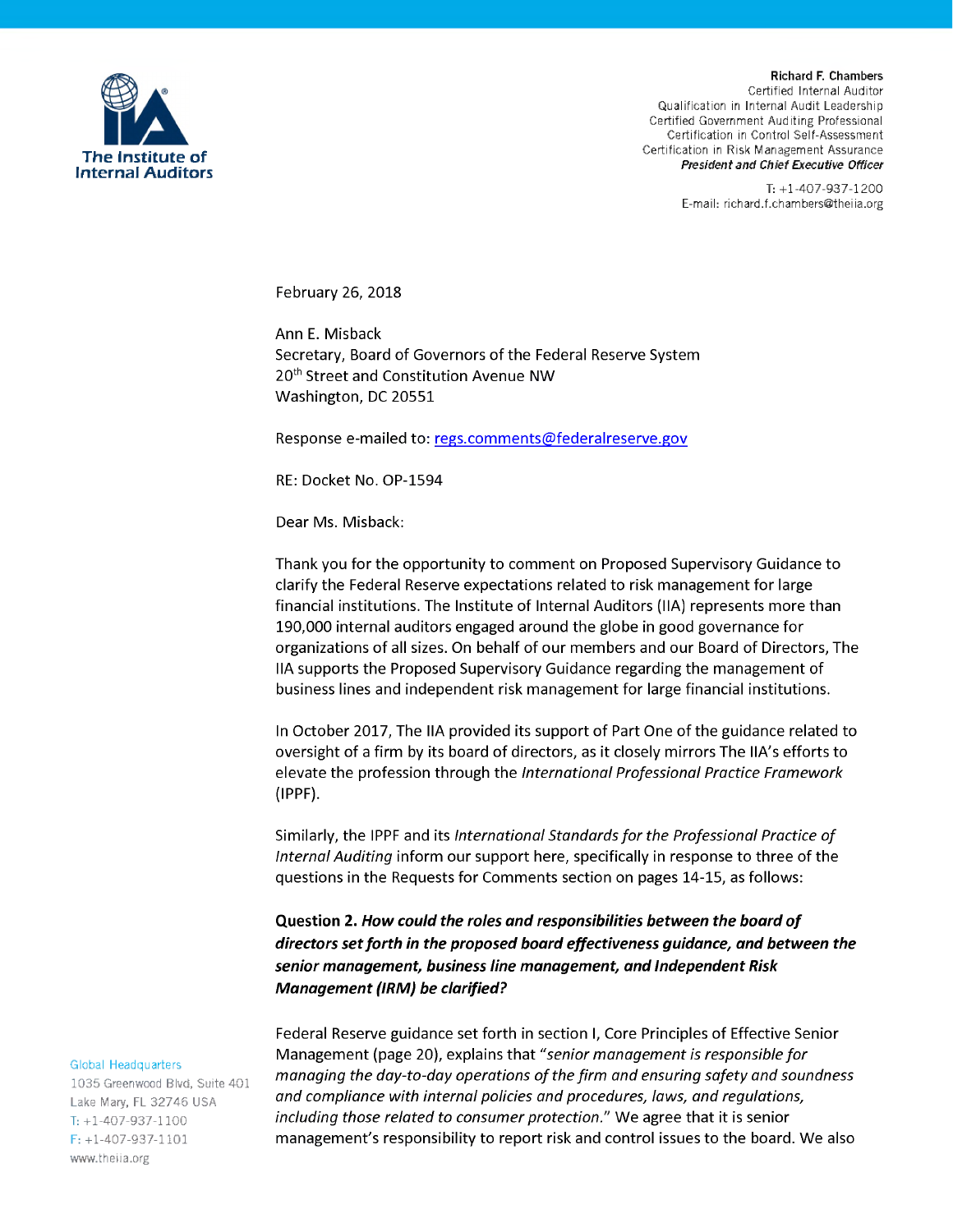*agree that senior management is ultimately responsible for the firm's risk management framework. However, per IIA Standard 1111: Direct Interaction with the Board, we believe it would be beneficial to acknowledge in this section that the Chief Audit Executive (CAE), as the independent representative of the* third line of defense, is expected to report risk and control issues to the board, as well. Standard 1111 *states, "The chief audit executive must communicate and interact directly with the board." This view is already reflected in the Federal Reserve guidance section III, Core Principles of Independent Risk Management and Controls, 2. Chief Audit Executive (page 30), specifically: "The CAE sh uld rep rtfindings, issues, and concerns to the board's audit committee and senior management." We believe that including it* earlier in section I of Core Principles of Effective Senior Management will serve to clarify the guidance.

## *Question 3. What, if any, aspects of the structure and coverage of IRM and controls should be addressed more specifically by the gui ance?*

*Federal Reserve guidance set forth in section III, Core Principles of Independent Risk Management and* Controls, 2. Chief Audit Executive (page 30), explains the principle that "the CAE should have clear roles and *resp nsibilities t establish and maintain an internal auditfuncti n that is appr priate f r the size,* complexity, and risk profile of the firm." We agree with this principle, as we take this to mean that internal *audit should be empowered to hire adequate personnel with required skill sets as appropriate to the size, complexity, and risk profile of the firm. This guidance follows IIA Standard 1210: Proficiency, which states, "Internal auditors must possess the knowledge, skills, and other competencies needed to perform their individual responsibilities. The internal audit activity collectively must possess or obtain the knowledge, skills, and other competencies needed to perform its responsibilities."*

*Furthermore, the Federal Reserve guidance set forth in D. Internal Audit (page 35) explains the principle that "the internal audit function should examine, evaluate, and perform independent assessments of the firm's risk management and internal c ntr lsystems and rep rtfindings t seni r management and the* firm's audit committee." We believe this principle to be accurate, as reflected in IIA Standard 2120: Risk *Management, and IIA Standard 2130: Control. Standard 2120 states, "The internal audit activity must evaluate the effectiveness and contribute to the improvement of risk management processes;" and Standard 2130: Control states, "The internal audit activity must assist the organization in maintaining effective controls by evaluating their effectiveness and efficiency and by promoting continuous improvement." Additionally, we note that SR 13-1 Supplemental Policy Statement on the Internal Audit Function and Its Outsourcing already provides extensive guidance relevant to this section.*

## *Questio 6. Othersupervisory communications have use the term "risk appetite" instea of "risk tolerance. " Are the terms "risk appetite" an "risk tolerance" use interchangeably within the in ustry, an what confusion, ifany, is create by the terminology use in this gui ance?*

*The IIA believes that, while the terms risk appetite and risk t lerance are currently used interchangeably within the industry, they are not necessarily synonymous. According to the IPPF, The IIA defines risk* appetite as, "The level of risk that an organization is willing to accept." While The IIA does not define risk *t lerance, The Committee of Sponsoring Organizations of the Treadway Commission (COSO), of which The* IIA is a part, defines risk tolerance as, "The acceptable variation in outcomes related to specific performance measures that are linked to objectives the entity seeks to achieve.<sup>1</sup>" While some supervisors have chosen not to use risk tolerance in their vocabulary, The IIA still sees value in differentiating the two terms, especially in the financial services context. When used in operations environments, we tend to see the term risk tolerance used to indicate acceptable risk exposure variations around a given objective, while risk appetite tends to be used in the context of fixed limits for risk exposure or for the statement explaining the static risk exposures

<sup>&</sup>lt;sup>1</sup> Beasley, Mark S., Bonnie V. Hancock, and Bruce C. Branson for Committee of Sponsoring Organizations of the Treadway Commission. *Strengthening Enterprise Risk Managementf r Strategic Advantage (Durham, North Carolina: American Institute of CPAs), 2009.*